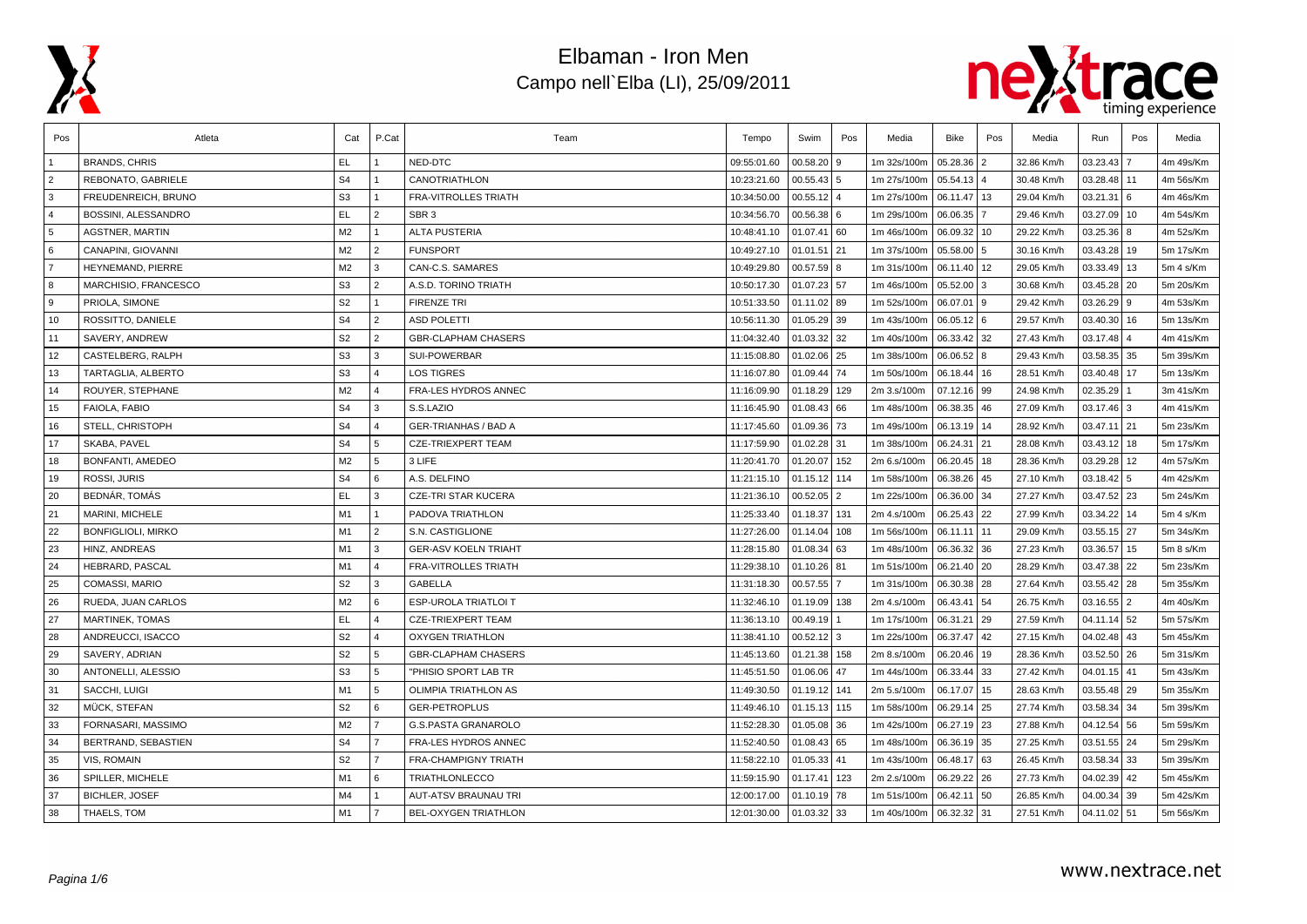



| 39 | DI PAOLA, ANGELO          | S4             | 8                       | BEL-BRUSSELS TRIATHL        | 12:05:40.40 | $01.13.12$ 103  | 1m 55s/100m   06.44.37   58 |              |     | 26.69 Km/h | $03.58.16$ 32    |     | 5m 38s/Km |
|----|---------------------------|----------------|-------------------------|-----------------------------|-------------|-----------------|-----------------------------|--------------|-----|------------|------------------|-----|-----------|
| 40 | HLAVAC, LUMIR             | S <sub>4</sub> | 9                       | <b>CZE-TRIEXPERT TEAM</b>   | 12:06:13.60 | 01.01.35<br>19  | 1m 37s/100m                 | 06.50.35 65  |     | 26.30 Km/h | 04.06.34         | 46  | 5m 50s/Km |
| 41 | SODI, GRAZIANO            | M1             | 8                       | <b>GABELLA</b>              | 12:06:31.00 | $01.02.16$ 28   | 1m 38s/100m                 | 06.40.45 48  |     | 26.94 Km/h | 04.13.58         | 57  | 6m 1 s/Km |
| 42 | <b>BURO, STEFAN</b>       | M1             | 9                       | <b>GER-PULHEIMER SC</b>     | 12:07:06.20 | 01.00.39<br>14  | 1m 35s/100m                 | 06.59.36 82  |     | 25.73 Km/h | 03.59.25         | 36  | 5m 40s/Km |
| 43 | TRAPPMANN, ROBERT         | M1             | 10                      | <b>GER-BIOLOGISCHE STAT</b> | 12:07:45.00 | $01.00.18$ 13   | 1m 35s/100m                 | 06.42.35 52  |     | 26.82 Km/h | 04.17.44<br>65   |     | 6m 6 s/Km |
| 44 | <b>SCHAMS, STEPHAN</b>    | S <sub>4</sub> | 10                      | <b>GER-HOFER POWERTRAIN</b> | 12:08:05.00 | 133<br>01.18.54 | 2m 4.s/100m                 | 06.27.26 24  |     | 27.87 Km/h | 04.15.55         | 58  | 6m 3 s/Km |
| 45 | ZONI, MAURIZIO            | M <sub>2</sub> | R                       | SURFING SHOP TRIATHL        | 12:08:31.10 | 01.05.42<br>45  | 1m 43s/100m                 | 06.53.40 70  |     | 26.10 Km/h | 04.02.58         | 44  | 5m 45s/Km |
| 46 | PAVONI, FILIPPO           | S <sub>4</sub> | 11                      | <b>METALROOF</b>            | 12:13:18.80 | 01.08.58<br>69  | 1m 48s/100m                 | 06.53.45 72  |     | 26.10 Km/h | 04.03.09         | 45  | 5m 45s/Km |
| 47 | PARSONS, PHIL             | M1             | 11                      | <b>GBR-WORCESTER TRIATH</b> | 12:14:20.60 | 00.58.38<br>10  | 1m 32s/100m                 | 06.50.21     | 64  | 26.31 Km/h | 04.18.38<br>68   |     | 6m 7 s/Km |
| 48 | ZAGNOLI, FEDERICO         | S <sub>4</sub> | 12                      | S.N. CASTIGLIONE            | 12:15:12.90 | 01.02.10<br>26  | 1m 38s/100m                 | 06.38.57 47  |     | 27.07 Km/h | 04.25.56         | 78  | 6m 18s/Km |
| 49 | ALBERONI, STEFANO         | S <sub>3</sub> | 6                       | <b>G.S.PASTA GRANAROLO</b>  | 12:15:24.00 | 01.02.06<br>24  | 1m 38s/100m                 | 06.44.22 57  |     | 26.70 Km/h | 04.20.35         | 70  | 6m 10s/Km |
| 50 | PIER FRANCESCO, BELLINVIA | M <sub>2</sub> | 9                       | <b>AETHALIA TRI ELBA</b>    | 12:15:24.40 | 01.00.16<br>12  | 1m 35s/100m                 | 07.08.23 91  |     | 25.21 Km/h | 03.55.59         | 30  | 5m 35s/Km |
| 51 | CONTARDO, MASSIMO         | M1             | 12                      | <b>TRIATHLONLECCO</b>       | 12:15:44.00 | 01.02.05<br>23  | 1m 38s/100m                 | 06.37.08 37  |     | 27.19 Km/h | 04.24.36         | 75  | 6m 16s/Km |
| 52 | VOZ, SIMON                | M1             | 13                      | BEL-TRI VAL DE GRAY         | 12:19:04.90 | 01.13.15<br>104 | 1m 55s/100m                 | 06.59.05 80  |     | 25.77 Km/h | 04.00.52         | 40  | 5m 42s/Km |
| 53 | DI GIAMPAOLO, SIMONE      | S <sub>4</sub> | 13                      | A.S.MINERVA ROMA            | 12:20:04.30 | 01.06.47<br>52  | 1m 45s/100m                 | 06.44.10 56  |     | 26.72 Km/h | 04.21.45         | 72  | 6m 12s/Km |
| 54 | BOSERMAN, ROBERTO         | S <sub>4</sub> | 14                      | A.S.MINERVA ROMA            | 12:25:05.30 | 01.02.17<br>29  | 1m 38s/100m                 | 06.51.44 67  |     | 26.23 Km/h | 04.12.37         | 55  | 5m 59s/Km |
| 55 | RAMUZZI, MARCO            | M1             | 14                      | <b>FIRENZE TRI</b>          | 12:25:58.10 | 01.06.07<br>48  | 1m 44s/100m                 | 06.43.48 55  |     | 26.74 Km/h | 04.27.41         | 79  | 6m 20s/Km |
| 56 | BORGHESANI, LUCIANO       | M3             | $\mathbf{1}$            | <b>G.S.PASTA GRANAROLO</b>  | 12:28:06.20 | 01.05.40<br>44  | 1m 43s/100m                 | 06.37.42 40  |     | 27.15 Km/h | 04.36.12         | 87  | 6m 32s/Km |
| 57 | SABALICH, ALESSIO         | M1             | 15                      | <b>FLIPPER ASCOLIP</b>      | 12:28:13.00 | $01.06.17$ 50   | 1m 44s/100m                 | 06.45.52 60  |     | 26.60 Km/h | 04.25.02         | 76  | 6m 16s/Km |
| 58 | NAVA, MARCO R.            | M <sub>3</sub> | $\overline{2}$          | <b>ROAD RUNNERS</b>         | 12:31:59.90 | 01.15.33<br>117 | 1m 59s/100m                 | 06.55.30 75  |     | 25.99 Km/h | 04.10.08         | 49  | 5m 55s/Km |
| 59 | CARRIOLI, ROBERTO         | M3             | 3                       | <b>METALROOF</b>            | 12:34:32.70 | 01.12.31<br>97  | 1m 54s/100m                 | 06.37.29 39  |     | 27.17 Km/h | 04.35.01         | 84  | 6m 31s/Km |
| 60 | MORI, DANTE               | M1             | 16                      | SUI-TRITEAM BUGNATEC        | 12:35:36.50 | 01.05.11<br>37  | 1m 42s/100m                 | 07.04.23 84  |     | 25.44 Km/h | 04.12.03<br>53   |     | 5m 58s/Km |
| 61 | DESMIDT, IVAN             | S <sub>4</sub> | 15                      | <b>BEL-TRIATLON BRUGGE</b>  | 12:36:06.20 | 01.01.29<br>18  | 1m 37s/100m                 | 06.53.57 73  |     | 26.09 Km/h | 04.28.29         | 80  | 6m 21s/Km |
| 62 | <b>MARTIN, LUCA</b>       | S <sub>2</sub> | 8                       | <b>OXYGEN TRIATHLON</b>     | 12:37:25.30 | 01.11.01<br>88  | 1m 52s/100m                 | 06.57.05 79  |     | 25.89 Km/h | 04.16.13         | 59  | 6m 4 s/Km |
| 63 | ARTONI, TITO              | M <sub>1</sub> | 17                      | <b>AETHALIA TRI ELBA</b>    | 12:39:10.10 | 01.37.27<br>174 | 2m 33s/100m                 | 06.38.01     | 44  | 27.13 Km/h | 04.12.31         | 54  | 5m 59s/Km |
| 64 | LANDOT, DAVID             | S <sub>4</sub> | 16                      | <b>FRA-CAEN TRIATHLON</b>   | 12:39:53.10 | 01.08.41<br>64  | 1m 48s/100m                 | 07.15.52 105 |     | 24.77 Km/h | 38<br>04.00.28   |     | 5m 41s/Km |
| 65 | LLOBERES, ARNAUD          | S <sub>4</sub> | 17                      | <b>FRA-VITROLLES TRIATH</b> | 12:40:59.50 | 01.02.19<br>30  | 1m 38s/100m                 | 06.55.49     | 76  | 25.97 Km/h | 04.34.57         | 83  | 6m 30s/Km |
| 66 | LAZZERI, MAURO            | M <sub>1</sub> | 18                      | <b>AREZZO TRIATHLON</b>     | 12:41:17.50 | 01.19.31<br>147 | 2m 5.s/100m                 | 07.14.05     | 102 | 24.88 Km/h | 03.57.52<br>31   |     | 5m 38s/Km |
| 67 | TARGA, OSCAR              | M <sub>4</sub> | $\overline{2}$          | PADOVA TRIATHLON            | 12:42:05.70 | 01.12.41<br>98  | 1m 54s/100m                 | 06.56.44     | 78  | 25.91 Km/h | 04.16.26         | 60  | 6m 4 s/Km |
| 68 | FERRARI, MARCO            | S <sub>3</sub> | $\overline{7}$          | POL.CENTESE T&D             | 12:43:06.70 | 01.20.32<br>153 | 2m 7.s/100m                 | 06.51.23 66  |     | 26.25 Km/h | 04.25.31         | 77  | 6m 17s/Km |
| 69 | JOBARD, JEAN-PIERRE       | M <sub>2</sub> | 10                      | FRA-TRI LION BELFORT        | 12:46:06.90 | 01.09.50<br>75  | 1m 50s/100m                 | 06.46.33 62  |     | 26.56 Km/h | $04.40.45$ 92    |     | 6m 39s/Km |
| 70 | PÅLSSON, BRUNO            | M <sub>2</sub> | 11                      | SWE-ARENDAL TRIATHLO        | 12:46:36.80 | 01.28.26<br>165 | 2m 19s/100m                 | 07.09.43 94  |     | 25.13 Km/h | 04.00.06<br>37   |     | 5m 41s/Km |
| 71 | MEYSTRE, PHILIPPE         | M <sub>1</sub> | 19                      | SUI-                        | 12:47:35.90 | 01.06.23<br>51  | 1m 44s/100m                 | 06.54.30 74  |     | 26.05 Km/h | 04.31.45 81      |     | 6m 26s/Km |
| 72 | NESTEROV, VASILY          | S <sub>3</sub> | 8                       | RUS-RUSSIAN FEDERATI        | 12:49:08.00 | 01.12.08<br>95  | 1m 53s/100m                 | 07.05.39 86  |     | 25.37 Km/h | 04.24.09         | 74  | 6m 15s/Km |
| 73 | MARITATI, GIACOMO         | M3             | $\overline{\mathbf{A}}$ | <b>SALENTO TRIATHLON</b>    | 12:50:32.20 | 01.10.49<br>84  | 1m 51s/100m                 | 07.10.59 95  |     | 25.05 Km/h | 04.17.02<br>62   |     | 6m 5 s/Km |
| 74 | CAVALLINI, MIRKO          | M1             | 20                      | <b>FUMANE TRIATHLON</b>     | 12:50:58.30 | 01.08.51<br>67  | 1m 48s/100m                 | 07.13.21     | 101 | 24.92 Km/h | 04.17.18         | 63  | 6m 5 s/Km |
| 75 | LEPAGE, JEAN MARC         | M <sub>2</sub> | 12                      | FRA-FREE IRON TEAM          | 12:51:02.40 | 01.04.48<br>35  | 1m 42s/100m                 | 06.52.06 68  |     | 26.20 Km/h | 04.46.25<br>l 97 |     | 6m 47s/Km |
| 76 | GAUDIELLO, ANTONIO        | M <sub>2</sub> | 13                      | <b>CUS PARMA MEDEL</b>      | 12:52:40.80 | 93<br>01.12.03  | 1m 53s/100m                 | 07.09.11 92  |     | 25.16 Km/h | 04.16.50<br>l 61 |     | 6m 5 s/Km |
| 77 | SELOI, EMMANUEL           | M1             | 21                      | <b>FRA-BEAUNE MONNOT TR</b> | 12:54:41.70 | 01.06.51<br>53  | 1m 45s/100m                 | 06.46.33 61  |     | 26.56 Km/h | 04.53.17         | 105 | 6m 57s/Km |
| 78 | SANZ, HENRI               | M <sub>2</sub> | 14                      | FRA-G.N.T                   | 12:55:28.70 | $01.15.28$ 116  | 1m 59s/100m                 | 07.08.03 90  |     | 25.23 Km/h | $04.18.45$ 69    |     | 6m 7 s/Km |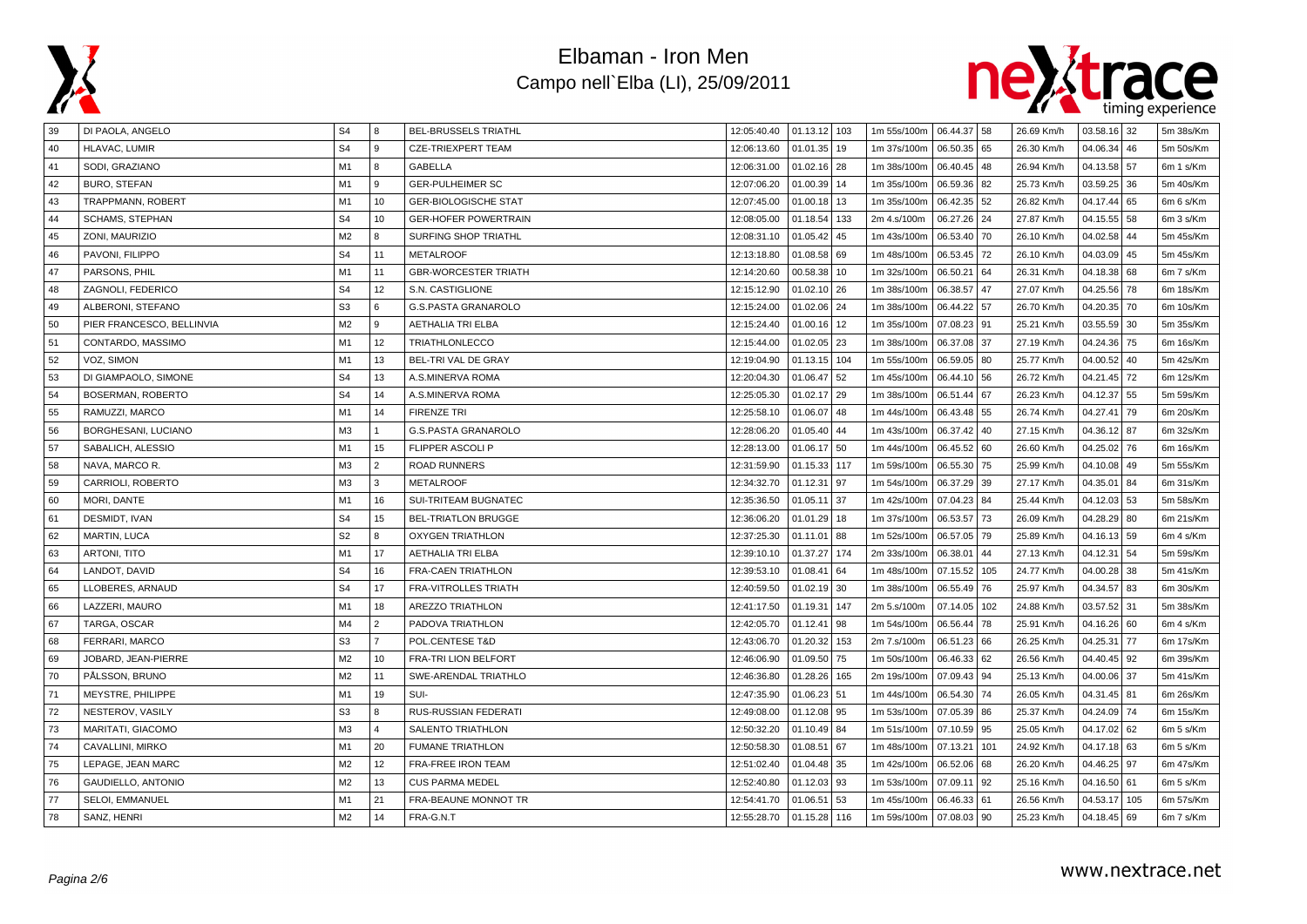



| 79  | PAGANO, ENZO                           | M <sub>2</sub> | 15             | AETHALIA TRI ELBA           | 12:56:30.10 | 01.18.56 134    | 2m 4.s/100m | 07.11.12 97  |     | 25.04 Km/h | $04.18.18$ 66 |      | 6m 7 s/Km |
|-----|----------------------------------------|----------------|----------------|-----------------------------|-------------|-----------------|-------------|--------------|-----|------------|---------------|------|-----------|
| 80  | GAVAZZI, MAURIZIO                      | S <sub>4</sub> | 18             | S.N. CASTIGLIONE            | 12:56:57.60 | 01.31.17 168    | 2m 24s/100m | 07.21.06 113 |     | 24.48 Km/h | 03.52.30      | 25   | 5m 30s/Km |
| 81  | FERRETTI, GIOVANNI                     | M1             | 22             | <b>AETHALIA TRI ELBA</b>    | 12:58:45.50 | 01.02.11<br>27  | 1m 38s/100m | 06.37.50 43  |     | 27.14 Km/h | 05.08.21      | 116  | 7m 18s/Km |
| 82  | CHAREYRE, NICOLAS                      | M <sub>2</sub> | 16             | FRA-ASVEL TRIATHLON         | 13:01:14.60 | 01.12.24<br>96  | 1m 54s/100m | 06.37.45     | 41  | 27.15 Km/h | 05.01.56      | 111  | 7m 9 s/Km |
| 83  | THOUVENOT, LAURENT                     | M3             | 5              | FRA-ASVEL TRIATHLON         | 13:01:16.30 | 01.19.09<br>137 | 2m 4.s/100m | 06.37.24 38  |     | 27.17 Km/h | 04.55.35      | 106  | 7m 0 s/Km |
| 84  | WATTEEUW, CARL                         | M1             | 23             | BEL-TBT                     | 13:01:21.90 | 01.01.26<br>17  | 1m 37s/100m | 07.14.28 103 |     | 24.85 Km/h | 04.35.36      | 86   | 6m 31s/Km |
| 85  | DI PIRRO, PAOLO                        | M <sub>2</sub> | 17             | PADOVA TRIATHLON            | 13:09:39.30 | 01.23.57<br>162 | 2m 12s/100m | 07.13.06 100 |     | 24.93 Km/h | 04.22.08      | 73   | 6m 12s/Km |
| 86  | FABIEN, MARCO                          | S <sub>3</sub> | 9              | FRA-CHAMPIGNY TRIATH        | 13:11:22.60 | 01.08.24<br>62  | 1m 48s/100m | 07.04.51     | 85  | 25.42 Km/h | 04.49.07      | 100  | 6m 51s/Km |
| 87  | <b>GAMBERINI, ROBERTO</b>              | S <sub>4</sub> | 19             | S.N. CASTIGLIONE            | 13:14:39.50 | 01.05.49<br>46  | 1m 43s/100m | 06.42.19 51  |     | 26.84 Km/h | 05.16.17      | 123  | 7m 29s/Km |
| 88  | GIAMPIETRI, STEFANO                    | M3             | 6              | <b>CUS PARMA MEDEL</b>      | 13:17:38.00 | 01.13.02<br>101 | 1m 55s/100m | 07.36.06 133 |     | 23.67 Km/h | 04.17.34      | 64   | 6m 6 s/Km |
| 89  | PARONITTI, LUCIO                       | M3             | $\overline{7}$ | PADOVA TRIATHLON            | 13:17:45.60 | 01.34.53<br>171 | 2m 29s/100m | 06.42.04 49  |     | 26.86 Km/h | 04.52.21      | 102  | 6m 55s/Km |
| 90  | DROUHET, CHRISTOPHE                    | M1             | 24             | FRA-TEAM DRT                | 13:17:53.10 | 01.08.52<br>68  | 1m 48s/100m | 07.25.06 116 |     | 24.26 Km/h | 04.34.36      | 82   | 6m 30s/Km |
| 91  | MATTONI, ANGELO                        | M1             | 25             | <b>VIS CORTONA</b>          | 13:19:08.10 | 01.11.52<br>91  | 1m 53s/100m | 07.17.21     | 109 | 24.69 Km/h | 04.35.18      | 85   | 6m 31s/Km |
| 92  | CHAMIOT-PONCET, THIERRY                | M <sub>2</sub> | 18             | FRA-ASVEL TRIATHLON         | 13:19:46.70 | 01.12.52<br>100 | 1m 55s/100m | 06.45.13 59  |     | 26.65 Km/h | 05.09.35      | 118  | 7m 20s/Km |
| 93  | MOLTONI, MORENO                        | M <sub>2</sub> | 19             | <b>CUS FERRARA</b>          | 13:20:53.40 | 01.18.15<br>128 | 2m 3.s/100m | 07.17.23 110 |     | 24.69 Km/h | 04.36.25      | 88   | 6m 33s/Km |
| 94  | ARES, CONSTANTINO                      | M <sub>4</sub> | 3              | ESP-TRITEANGLANERLAN        | 13:22:40.00 | 01.10.20<br>79  | 1m 51s/100m | 07.48.39 139 |     | 23.04 Km/h | 04.07.16      | 48   | 5m 51s/Km |
| 95  | MANFREDI, LUCIANO ANTONIO              | M3             | 8              | PORTA SARAGOZZA BO          | 13:23:41.10 | 01.19.14<br>142 | 2m 5.s/100m | 07.31.01 124 |     | 23.94 Km/h | 04.21.19      | l 71 | 6m 11s/Km |
| 96  | AZZARO, GIUSEPPE MASSIMO               | M1             | 26             | LIFE TRIATHLON CATAN        | 13:24:08.60 | 01.06.54<br>54  | 1m 45s/100m | 07.15.23 104 |     | 24.80 Km/h | 04.55.52      | 107  | 7m 0 s/Km |
| 97  | LACORCIA, STEFANO                      | S <sub>3</sub> | 10             | <b>FIRENZE TRI</b>          | 13:24:10.50 | 01.24.11<br>163 | 2m 12s/100m | 07.03.26 83  |     | 25.50 Km/h | 04.44.45      | 95   | 6m 44s/Km |
| 98  | <b>CREEMERS, STEFAN</b>                | M <sub>2</sub> | 20             | <b>BEL-ITM</b>              | 13:26:25.70 | 01.05.36<br>42  | 1m 43s/100m | 06.31.57 30  |     | 27.55 Km/h | 05.40.29      | 139  | 8m 4 s/Km |
| 99  | MARINI, PAOLO ANGELO                   | M <sub>2</sub> | 21             | <b>ROAD RUNNERS</b>         | 13:29:20.50 | 01.19.10<br>139 | 2m 5.s/100m | 07.11.08 96  |     | 25.05 Km/h | 04.48.26      | 99   | 6m 50s/Km |
| 100 | CAMBIO, ALBERTO                        | M1             | 27             | OLIMPIA TRIATHLON AS        | 13:30:11.50 | 01.31.01<br>167 | 2m 23s/100m | 07.09.19 93  |     | 25.15 Km/h | 04.40.24      | l 91 | 6m 38s/Km |
| 101 | LODBERG, JAN                           | M <sub>3</sub> | 9              | DEN-FARSOE TRI & TRI        | 13:30:24.80 | 01.09.07<br>70  | 1m 49s/100m | 07.06.21 88  |     | 25.33 Km/h | 05.06.52      | 115  | 7m 16s/Km |
| 102 | ZAID, JONATHAN                         | M <sub>4</sub> | $\overline{4}$ | <b>ASD CNM TRIATHLON</b>    | 13:31:58.60 | 01.36.54<br>173 | 2m 32s/100m | 07.31.25 125 |     | 23.92 Km/h | 04.07.05      | 47   | 5m 51s/Km |
| 103 | GÉROUARD, JEAN-EMMANUEL                | S <sub>4</sub> | 20             | <b>FRA-CAEN TRIATHLON</b>   | 13:32:46.70 | 01.01.41<br>20  | 1m 37s/100m | 07.29.27     | 123 | 24.02 Km/h | 04.52.23      | 103  | 6m 55s/Km |
| 104 | AMICO, GIOVANNI                        | M1             | 28             | <b>FLIPPER ASCOLIP</b>      | 13:33:18.20 | 01.21.33<br>157 | 2m 8.s/100m | 07.06.49 89  |     | 25.30 Km/h | 04.53.02      | 104  | 6m 56s/Km |
| 105 | ARLATI, ALESSANDRO                     | M <sub>1</sub> | 29             | MOLINARI TRI COMO           | 13:34:00.50 | 01.22.19<br>159 | 2m 9.s/100m | 07.33.19 127 |     | 23.82 Km/h | 04.18.36      | 67   | 6m 7 s/Km |
| 106 | SCAMOZZI, ALESSANDRO                   | S <sub>2</sub> | 9              | <b>AETHALIA TRI ELBA</b>    | 13:40:05.40 | 01.10.38<br>83  | 1m 51s/100m | 07.16.52 108 |     | 24.72 Km/h | 05.02.18      | 113  | 7m 9 s/Km |
| 107 | SCAGLIANTI, MARCO                      | S <sub>4</sub> | 21             | <b>CUS FERRARA</b>          | 13:43:18.40 | 01.14.06<br>109 | 1m 56s/100m | 07.35.25     | 132 | 23.71 Km/h | 04.37.47      | 89   | 6m 34s/Km |
| 108 | MARZOCCHI, DAVIDE                      | S <sub>4</sub> | 22             | POL.CENTESE T&D             | 13:43:20.70 | 01.21.03<br>155 | 2m 7.s/100m | 07.26.28 117 |     | 24.18 Km/h | 04.44.57      | 96   | 6m 45s/Km |
| 109 | LOSI, MATTEO                           | S <sub>4</sub> | 23             | <b>G.S.PASTA GRANAROLO</b>  | 13:47:37.70 | 01.07.13<br>55  | 1m 46s/100m | 07.18.18 112 |     | 24.64 Km/h | 05.09.12      | 117  | 7m 19s/Km |
| 110 | BERASALUCE FERNANDEZ, FRANCISCO JAVIER | M2             | 22             | ESP-MUGARRA TRIATLOI        | 13:47:54.60 | 01.00.04<br>11  | 1m 34s/100m | 07.34.35 129 |     | 23.75 Km/h | 05.01.16      | 110  | 7m 8 s/Km |
| 111 | STICKER, JOHAN                         | M <sub>3</sub> | 10             | BEL-OXYGEN TRIATHLON        | 13:49:19.60 | 01.36.49<br>172 | 2m 32s/100m | 07.16.27     | 107 | 24.74 Km/h | 04.48.06      | 98   | 6m 49s/Km |
| 112 | NOTTINGHAM, DUNCAN                     | M <sub>3</sub> | 11             | <b>GBR-BRITISH TRIATHLO</b> | 13:53:50.30 | 01.18.06<br>126 | 2m 3.s/100m | 06.52.43 69  |     | 26.16 Km/h | 05.35.30      | 136  | 7m 57s/Km |
| 113 | TITONE, SALVATORE                      | M3             | 12             | A.S.D. TORINO TRIATH        | 13:55:12.60 | 01.33.14<br>170 | 2m 27s/100m | 07.53.36 143 |     | 22.80 Km/h | 04.10.42      | l 50 | 5m 56s/Km |
| 114 | MASCHERPA, ACHILLE                     | M3             | 13             | PIACENZA TRI VIVO           | 13:59:09.90 | 01.12.01<br>92  | 1m 53s/100m | 06.53.43     | 71  | 26.10 Km/h | 05.42.49      | 140  | 8m 7 s/Km |
| 115 | FLANDIN, HUGUES                        | M <sub>3</sub> | 14             | FRA-ASVEL TRIATHLON         | 14:02:41.50 | 01.09.08<br>71  | 1m 49s/100m | 07.22.24 114 |     | 24.41 Km/h | 05.16.51      | 124  | 7m 30s/Km |
| 116 | VARINI, VALERIO                        | M <sub>2</sub> | 23             | EUROPA S.C. BRESCIA         | 14:03:07.70 | 01.29.19<br>166 | 2m 21s/100m | 07.28.07 119 |     | 24.10 Km/h | 04.52.19      | 101  | 6m 55s/Km |
| 117 | MATTIACCI, PIERPAOLO                   | S <sub>4</sub> | 24             | <b>IRONBIELLA</b>           | 14:04:16.70 | 01.15.40<br>119 | 1m 59s/100m | 07.49.24     | 140 | 23.00 Km/h | 04.41.15      | 93   | 6m 39s/Km |
| 118 | BLANCHY, JEAN-LOUP                     | M4             | 5              | BEL-PMX                     | 14:04:29.70 | 01.18.08<br>127 | 2m 3.s/100m | 07.27.58 118 |     | 24.10 Km/h | 05.10.48 120  |      | 7m 21s/Km |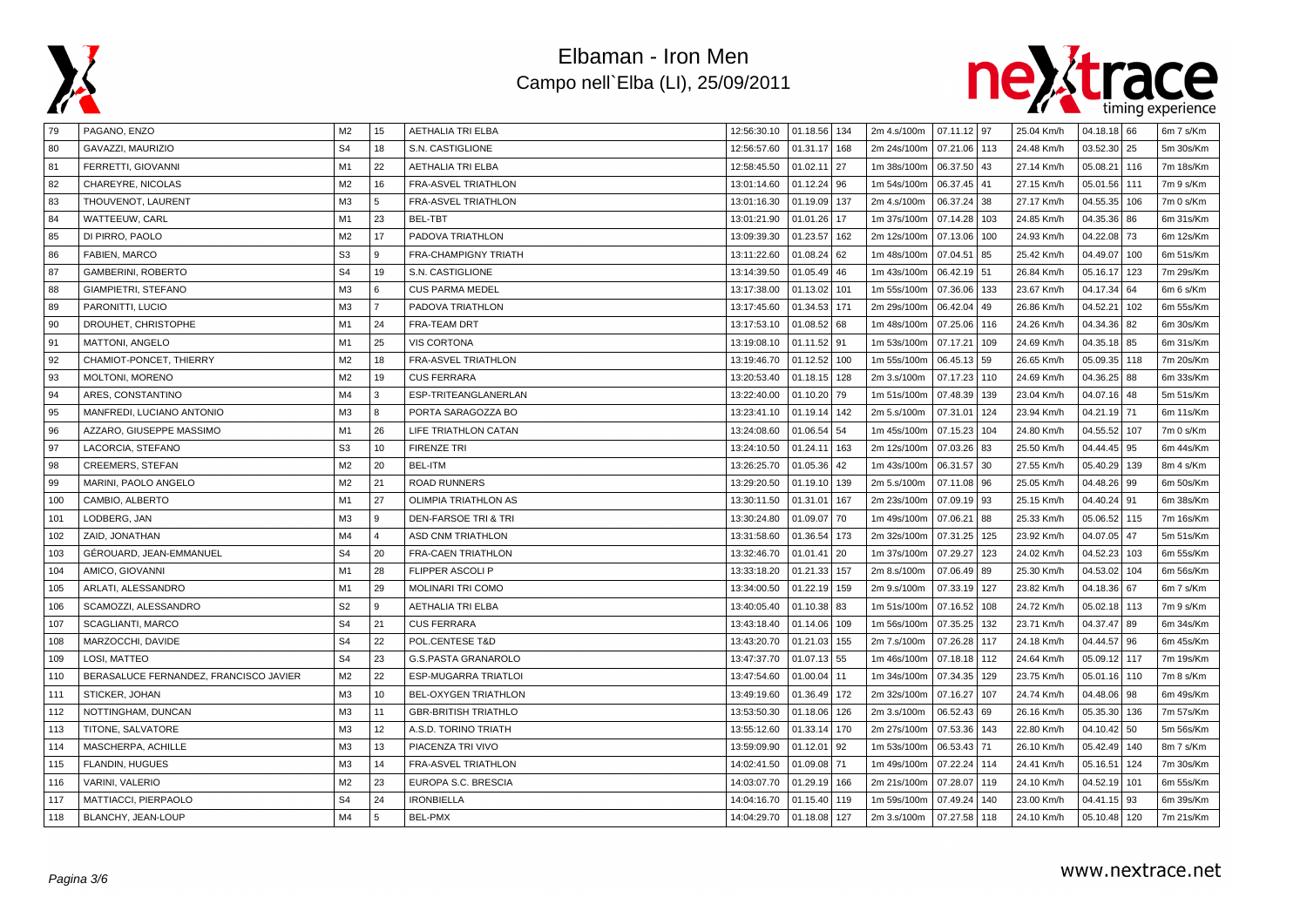



| 119        | FERRANTI, ALBERTO         | M2             | 24             | DA PAURA                    | 14:06:04.30 | 01.16.27 121  |     | 2m 0.s/100m | 07.29.07 120 |      | 24.04 Km/h | 05.03.43 | 114  | 7m 11s/Km  |
|------------|---------------------------|----------------|----------------|-----------------------------|-------------|---------------|-----|-------------|--------------|------|------------|----------|------|------------|
| 120        | PENNISI, FRANCESCO        | M <sub>2</sub> | 25             | LIFE TRIATHLON CATAN        | 14:08:23.80 | 01.09.10 72   |     | 1m 49s/100m | 07.17.27     | 111  | 24.68 Km/h | 05.29.08 | 131  | 7m 48s/Km  |
| 121        | BENDINELLI, GIAMPAOLO     | M2             | 26             | <b>FUMANE TRIATHLON</b>     | 14:10:32.00 | 01.22.45      | 161 | 2m 10s/100m | 07.15.53     | 106  | 24.77 Km/h | 05.20.06 | 127  | 7m 35s/Km  |
| 122        | PITONZO, FABRIZIO         | M1             | 30             | ASD CNM TRIATHLON           | 14:11:59.00 | 01.07.18 56   |     | 1m 46s/100m | 07.48.19     | 138  | 23.06 Km/h | 04.59.19 | 108  | 7m 5 s/Km  |
| 123        | <b>VENANZONI, ROBERTO</b> | M1             | 31             | <b>METALROOF</b>            | 14:18:10.80 | 01.18.05      | 125 | 2m 3.s/100m | 07.58.48     | 149  | 22.55 Km/h | 04.38.07 | 90   | 6m 35s/Km  |
| 124        | ZANETTI, LUCA             | S <sub>4</sub> | 25             | OLIMPIA TRIATHLON AS        | 14:18:58.00 | 01.15.00      | 112 | 1m 58s/100m | 07.29.07     | 121  | 24.04 Km/h | 05.24.03 | 129  | 7m 40s/Km  |
| 125        | MARET, PIERRE             | M <sub>2</sub> | 27             | <b>FRA-VITROLLES TRIATH</b> | 14:19:30.60 | 01.16.52      | 122 | 2m 1.s/100m | 07.34.03     | 128  | 23.78 Km/h | 05.17.39 | 125  | 7m 31s/Km  |
| 126        | GIUDITTA, BEPPE           | M2             | 28             | PORTA SARAGOZZA BO          | 14:24:03.20 | 01.19.55      | 149 | 2m 6.s/100m | 07.51.43     | 142  | 22.89 Km/h | 05.00.08 | 109  | 7m 6 s/Km  |
| 127        | TOMASIN, FABIO            | S <sub>4</sub> | 26             | <b>TRI GENOVA</b>           | 14:28:45.10 | 01.07.28      | 58  | 1m 46s/100m | 07.56.54     | 148  | 22.64 Km/h | 05.02.14 | 112  | 7m 9 s/Km  |
| 128        | BORGONOVO, MAURIZIO       | M <sub>4</sub> | 6              | TRI TEAM BRIANZA            | 14:29:36.80 | 01.45.16      | 175 | 2m 46s/100m | 07.11.27     | 98   | 25.03 Km/h | 05.19.03 | 126  | 7m 33s/Km  |
| 129        | <b>BENEDETTI, GIULIO</b>  | M1             | 32             | <b>VERONA TRIATHLON SCV</b> | 14:30:04.60 | 01.19.11      | 140 | 2m 5.s/100m | 08.05.37     | 159  | 22.23 Km/h | 04.43.30 | 94   | 6m 43s/Km  |
| 130        | RIPOSATI, GIACOMO         | M2             | 29             | OLIMPIA TRIATHLON AS        | 14:34:23.20 | 01.19.07      | 136 | 2m 4.s/100m | 07.55.03     | 145  | 22.73 Km/h | 05.09.40 | 119  | 7m 20s/Km  |
| 131        | BARAVALLE, ROBERTO        | M1             | 33             | <b>ALBA TRI</b>             | 14:34:44.60 | 01.19.38      | 148 | 2m 5.s/100m | 07.35.18     | 131  | 23.72 Km/h | 05.26.21 | 130  | 7m 44s/Km  |
| 132        | GIACOPUZZI, WALTER        | M3             | 15             | <b>IRONY TRI TEAM</b>       | 14:36:14.80 | 01.13.31      | 105 | 1m 56s/100m | 07.32.26     | 126  | 23.87 Km/h | 05.33.17 | 135  | 7m 53s/Km  |
| 133        | LA VIOLA, SALVATORE       | M2             | 30             | <b>ASD CNM TRIATHLON</b>    | 14:38:56.60 | $01.10.53$ 86 |     | 1m 51s/100m | 08.01.36     | 154  | 22.42 Km/h | 05.14.00 | 122  | 7m 26s/Km  |
| 134        | CAVANAGH, TIM             | M <sub>3</sub> | 16             | <b>GBR-TRIATHLON ENGLAN</b> | 14:51:23.00 | 01.17.53      | 124 | 2m 2.s/100m | 08.05.58     | 160  | 22.22 Km/h | 05.13.32 | 121  | 7m 25s/Km  |
| 135        | SAMDAL, SVERRE            | M <sub>3</sub> | 17             | NOR-OSLOFJORD TRIATL        | 14:52:18.10 | 01.13.40      | 106 | 1m 56s/100m | 07.55.43     | 147  | 22.70 Km/h | 05.35.43 | 137  | 7m 57s/Km  |
| 136        | SCOLARI, ARMANDO          | M6             | $\mathbf{1}$   | ZEP.T.T.                    | 14:52:29.10 | 01.18.58      | 135 | 2m 4.s/100m | 07.46.45     | 136  | 23.13 Km/h | 05.32.17 | 134  | 7m 52s/Km  |
| 137        | BREZMES, BERNARDINO       | M <sub>2</sub> | 31             | ESP-                        | 14:58:57.10 | 01.15.34      | 118 | 1m 59s/100m | 07.50.56     | 141  | 22.93 Km/h | 05.29.14 | 132  | 7m 48s/Km  |
| 138        | FRANZONI, MASSIMO         | M <sub>3</sub> | 18             | <b>G.S.PASTA GRANAROLO</b>  | 15:10:36.40 | 01.14.51      | 111 | 1m 58s/100m | 07.45.05     | 135  | 23.22 Km/h | 06.00.33 | 148  | 8m 32s/Km  |
| 139        | CASARICO, LUCIO           | M3             | 19             | TRI TEAM BRIANZA            | 15:10:59.80 | 01.07.38      | 59  | 1m 46s/100m | 08.00.57     | 152  | 22.45 Km/h | 05.49.38 | 144  | 8m 17s/Km  |
| 140        | DAY, ANDY                 | M1             | 34             | <b>GBR-BRITISH TRIATHLO</b> | 15:14:57.70 | 01.13.47      | 107 | 1m 56s/100m | 07.55.41     | 146  | 22.70 Km/h | 05.47.56 | 143  | 8m 14s/Km  |
| 141        | FISSORE, BARTOLOMEO       | M <sub>5</sub> | $\overline{1}$ | <b>LOS TIGRES</b>           | 15:18:11.40 | 01.12.07      | 94  | 1m 53s/100m | 08.02.57     | 156  | 22.36 Km/h | 05.44.19 | 141  | 8m 9 s/Km  |
| 142        | BENEDETTI, DANIELE        | S <sub>4</sub> | 27             | <b>LOS TIGRES</b>           | 15:20:20.70 | 01.00.59      | 16  | 1m 36s/100m | 08.04.54     | 158  | 22.27 Km/h | 06.06.00 | 149  | 8m 40s/Km  |
| 143        | LANIEZ, BRUNO             | M1             | 35             | <b>FRA-VITROLLES TRIATH</b> | 15:21:03.30 | 01.18.33      | 130 | 2m 4.s/100m | 07.58.54     | 150  | 22.55 Km/h | 05.51.55 | 145  | 8m 20s/Km  |
| 144        | STRONATI, MATTEO          | S <sub>3</sub> | 11             | <b>METALROOF</b>            | 15:21:40.50 | 01.22.45      | 160 | 2m 10s/100m | 08.20.43     | 164  | 21.56 Km/h | 05.20.38 | 128  | 7m 35s/Km  |
| 145        | LY, MICHEL                | M <sub>2</sub> | 32             | FRA-LES HYDROS ANNEC        | 15:30:25.90 | 01.10.51      | 85  | 1m 51s/100m | 08.27.38     | 165  | 21.27 Km/h | 05.31.38 | 133  | 7m 51s/Km  |
| 146        | CANDRIAN, ALAMO           | M <sub>2</sub> | 33             | SUI-                        | 15:35:05.50 | $01.06.10$ 49 |     | 1m 44s/100m | 06.29.37     | 27   | 27.71 Km/h | 07.50.50 | 154  | 11m 9 s/Km |
| 147        | LO RE, MASSIMILIANO       | M <sub>1</sub> | 36             | <b>ALBA TRI</b>             | 15:36:22.20 | 01.32.23      | 169 | 2m 25s/100m | 07.54.58     | 144  | 22.73 Km/h | 05.44.29 | 142  | 8m 9 s/Km  |
| 148        | PALEO CAGEAO, RAFAEL      | M2             | 34             | ESP-                        | 15:38:54.80 | 01.19.57      | 150 | 2m 6.s/100m | 08.09.27     | 162  | 22.06 Km/h | 05.57.19 | 146  | 8m 28s/Km  |
| 149        | REALE, BRUNO              | M4             | $\overline{7}$ | <b>CUNEO TRI</b>            | 15:42:41.90 | 01.46.12      | 176 | 2m 47s/100m | 08.01.44     | 155  | 22.41 Km/h | 05.40.01 | 138  | 8m 3 s/Km  |
| 150        | KOOISTRA, JAN             | M <sub>5</sub> | $\overline{2}$ | <b>NED-SV FRIESLAND</b>     | 15:46:17.70 | 01.10.06      | 76  | 1m 50s/100m | 08.01.05     | 153  | 22.44 Km/h | 06.18.27 | 150  | 8m 58s/Km  |
| 151        | BAGARD, MAX               | M <sub>3</sub> | 20             | FRA-TRI CLUB NARBONN        | 16:03:37.30 | 01.10.55 87   |     | 1m 51s/100m | 08.39.51     | 166  | 20.77 Km/h | 05.57.45 | 147  | 8m 28s/Km  |
| 152        | CATALANO, VINCENZO        | M <sub>1</sub> | 37             | <b>AETHALIA TRI ELBA</b>    | 16:22:05.40 | 01.18.44      | 132 | 2m 4.s/100m | 08.07.46     | 161  | 22.14 Km/h | 06.19.22 | 151  | 8m 59s/Km  |
| 153        | NASINI, RENZO             | M <sub>4</sub> | 8              | <b>METALROOF</b>            | 16:22:52.10 | 01.46.35      | 177 | 2m 48s/100m | 07.34.49     | 130  | 23.74 Km/h | 06.43.52 | 152  | 9m 34s/Km  |
| 154        | GOSS, BEN                 | S <sub>3</sub> | 12             | <b>GBR-CLAPHAM CHASERS</b>  | 16:31:58.20 | 01.15.06      | 113 | 1m 58s/100m | 08.03.36     | 157  | 22.33 Km/h | 07.00.26 | 153  | 9m 57s/Km  |
| <b>DNF</b> | TONIOLO, ANTONELLO        |                | $\Omega$       | <b>VARESE TRIATHLON</b>     | <b>DNF</b>  | 01.05.37      | 43  |             |              | $-1$ |            |          | $-1$ |            |
| <b>DNF</b> | CHANCEL, SYLVAIN          |                | $\Omega$       | FRA-LES HYDROS ANNEC        | <b>DNF</b>  | 01.19.26      | 145 |             | 07.29.13     | 122  |            |          | $-1$ |            |
| <b>DNF</b> | LUPIDI, ULDERICO          |                | $\Omega$       | T.D. RIMINI                 | <b>DNF</b>  | 01.12.42      | 99  |             |              |      |            |          | $-1$ |            |
| <b>DNF</b> | PAOLINI, DANIELE          |                | $\Omega$       | <b>METALROOF</b>            | <b>DNF</b>  | 01.11.46 90   |     |             |              | $-1$ |            |          | $-1$ |            |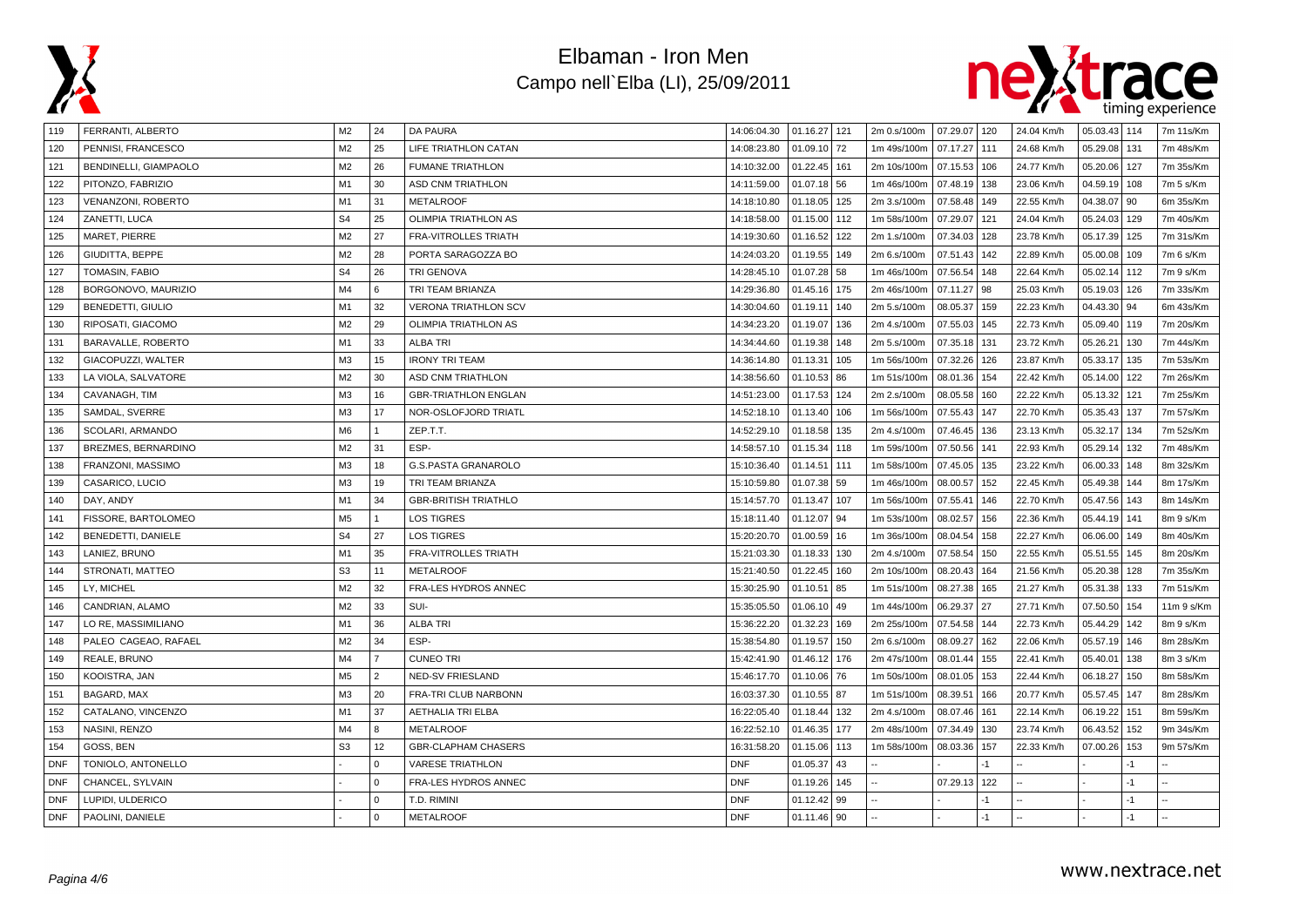



| DNF        | WATERHOUSE, MATTHEW     | 0           | <b>GBR-BRITISH TRIATHLO</b> | <b>DNF</b> | $01.08.08$ 61 |      | 08.11.22 163 |      |  | -1   |                |
|------------|-------------------------|-------------|-----------------------------|------------|---------------|------|--------------|------|--|------|----------------|
| <b>DNF</b> | JOHNSON, PHIL           | $\Omega$    | <b>GBR-TEWKESBURY TRIC</b>  | <b>DNF</b> | 01.03.44      | 34   |              | $-1$ |  | $-1$ |                |
| <b>DNF</b> | BENJAMIN, FRANCUS       | $\mathbf 0$ | <b>BEL-ATRIAC</b>           | <b>DNF</b> | 01.00.39      | 15   | 08.00.37     | 151  |  | $-1$ |                |
| <b>DNF</b> | PIAZZA, ROBERTO         | $\mathbf 0$ | <b>CUS PARMA MEDEL</b>      | <b>DNF</b> | 01.14.21      | 110  | 06.43.11     | 53   |  | $-1$ |                |
| <b>DNF</b> | MULDER, ALBERT          | $\mathbf 0$ | NED-EMBRUN TRIATHLON        | <b>DNF</b> | 01.10.16      | 77   | 07.06.10     | 87   |  | $-1$ |                |
| <b>DNF</b> | WELCH, BRETT            | $\Omega$    | <b>GBR-CLAPHAM CHASERS</b>  | <b>DNF</b> | 01.16.11      | 120  |              | -1   |  | $-1$ |                |
| <b>DNF</b> | <b>TORQUATI, MARCO</b>  | $\Omega$    | <b>METALROOF</b>            | <b>DNF</b> | 01.10.34      | 82   | 06.59.29     | 81   |  | $-1$ |                |
| <b>DNF</b> | COUZIJN, CHARLES        | $\Omega$    | NED-ZSV OCEANUS             | <b>DNF</b> | 01.19.16      | 144  |              | $-1$ |  | $-1$ |                |
| <b>DNF</b> | LAUDAHN, ANDREAS        | $\mathbf 0$ | AUT-SK RUECKENWIND I        | <b>DNF</b> | 01.26.35      | 164  |              | -1   |  | $-1$ |                |
| <b>DNF</b> | FALCO, EZIO             | $\Omega$    | A.S.D. TORINO TRIATH        | <b>DNF</b> | 01.13.10      | 102  |              | -1   |  | $-1$ |                |
| <b>DNF</b> | MEYRANT, PHILIPPE       | $\Omega$    | <b>BEL-ATRIAC</b>           | <b>DNF</b> | 01.05.15      | 38   | 07.42.36     | 134  |  | $-1$ |                |
| <b>DNF</b> | ALVANO, RICCARDO        | $\mathbf 0$ | T.D. RIMINI                 | <b>DNF</b> | 01.02.04      | 22   | 06.20.02     | 17   |  | $-1$ |                |
| <b>DNF</b> | WINKLER, FRANZ          | $\mathbf 0$ | BRESSANONE NUOTO            | <b>DNF</b> | 01.21.23      | 156  | 07.48.08     | 137  |  | $-1$ |                |
| <b>DNF</b> | VAROSIO, MASSIMILIANO   | $\mathbf 0$ | SAI FRECCE BIANCHE          | <b>DNF</b> | 01.19.29      | 146  | 08.52.18     | 167  |  | $-1$ |                |
| <b>DNF</b> | PATSCH, HERBERT         | $\Omega$    | <b>GER-SSV OFFENBURG</b>    | <b>DNF</b> | 01.20.55      | 154  |              | $-1$ |  | $-1$ |                |
| <b>DNF</b> | FIORI, FRANCESCO        | $\Omega$    | A.S.D. TORINO TRIATH        | <b>DNF</b> | 01.19.16      | 143  | 05.28.25     |      |  | $-1$ |                |
| <b>DNF</b> | ACCORSI, ANDREA         | $\Omega$    | POL.CENTESE T&D             | <b>DNF</b> | 01.05.31      | 40   | 06.56.03 77  |      |  | $-1$ |                |
| <b>DNF</b> | COLOMBO, LORENZO        | $\mathbf 0$ | ARC BUSTO ARSIZIO           | <b>DNF</b> | 01.10.25      | 80   |              | -1   |  | $-1$ |                |
| <b>DNF</b> | SPADA, STEFANO ARONNE   | $\Omega$    | <b>AETHALIA TRI ELBA</b>    | <b>DNF</b> | 01.20.04      | 151  | 07.23.26     | 115  |  | $-1$ |                |
| <b>DNS</b> | ALLEGRI, PAOLO          | $\mathbf 0$ | A.S.D. TORINO TRIATH        | <b>DNS</b> |               | -1   |              | $-1$ |  | $-1$ |                |
| <b>DNS</b> | WILPERS, MATTHEW        | $\Omega$    | <b>USA-TEAM LIPSTICK</b>    | <b>DNS</b> |               | $-1$ |              | -1   |  | $-1$ |                |
| <b>DNS</b> | SARNO, ANTONIO          | $\mathbf 0$ | <b>ATOMICA TRIATHLON</b>    | <b>DNS</b> |               | $-1$ |              | -1   |  | $-1$ | $\overline{a}$ |
| <b>DNS</b> | <b>GARCIA, LORENZO</b>  | $\Omega$    | ES-SPAGNA                   | <b>DNS</b> |               | $-1$ |              | $-1$ |  | $-1$ |                |
| <b>DNS</b> | PARKER, RICHARD         | $\Omega$    | <b>GBR-BRITISH TRIATHLO</b> | <b>DNS</b> |               | $-1$ |              | $-1$ |  | $-1$ |                |
| <b>DNS</b> | GIRARDI, CHRISTIAN      | $\Omega$    | <b>AETHALIA TRI ELBA</b>    | <b>DNS</b> |               | -1   |              | $-1$ |  | $-1$ |                |
| <b>DNS</b> | COATES, RYAN            | $\mathbf 0$ | <b>USA-TEAM LIPSTICK</b>    | <b>DNS</b> |               | $-1$ |              | -1   |  | $-1$ |                |
| <b>DNS</b> | MELVILLE, ANDERSON      | $\Omega$    | <b>GBR-BRITISH TRIATHLO</b> | <b>DNS</b> |               | $-1$ |              | $-1$ |  | $-1$ |                |
| <b>DNS</b> | <b>OUILLON, PATRICE</b> | $\Omega$    | FRA-RILLIEUX TRIATHL        | <b>DNS</b> |               | $-1$ |              | -1   |  | $-1$ |                |
| <b>DNS</b> | MASSARA, GAETANO        | $\mathbf 0$ | C.C. ANIENE                 | <b>DNS</b> |               | $-1$ |              | $-1$ |  | $-1$ |                |
| <b>DNS</b> | CAPPELLI, STEFANO       | $\mathbf 0$ | <b>ITALIAN TRIATHLON</b>    | <b>DNS</b> |               | $-1$ |              | -1   |  | $-1$ | u.             |
| <b>DNS</b> | MAZZAFERRO, ALESSANDRO  | $\mathbf 0$ | <b>METALROOF</b>            | <b>DNS</b> |               | $-1$ |              | $-1$ |  | $-1$ |                |
| <b>DNS</b> | HIRSCH, ANTHONY         | $\Omega$    | <b>GBR-MAN TRI</b>          | <b>DNS</b> |               | $-1$ |              | $-1$ |  | $-1$ |                |
| <b>DNS</b> | GILBRIDE, DARREN        | $\Omega$    | IRL-                        | <b>DNS</b> |               | -1   |              | -1   |  | $-1$ |                |
| <b>DNS</b> | MENICORI, FRANCO        | $\mathbf 0$ | TRIATH SIENA NUOTO          | <b>DNS</b> |               | $-1$ |              | $-1$ |  | $-1$ |                |
| <b>DNS</b> | ANTOS, JIRÍ             | $\mathbf 0$ | CZE-TRITRAINING.CZ          | <b>DNS</b> |               | $-1$ |              | -1   |  | $-1$ |                |
| <b>DNS</b> | D'ANTONIO, FRANCESCO    | $\Omega$    | G.S.PASTA GRANAROLO         | <b>DNS</b> |               | -1   |              | -1   |  | $-1$ |                |
| <b>DNS</b> | PEDRAZA, SEBASTIAN      | $\Omega$    | <b>FRIESIAN TEAM</b>        | <b>DNS</b> |               | -1   |              | -1   |  | $-1$ |                |
| <b>DNS</b> | SANSONE, MASSIMILIANO   | $\Omega$    | <b>ASD POLETTI</b>          | <b>DNS</b> |               | $-1$ |              | -1   |  | $-1$ |                |
| <b>DNS</b> | ELLI, ALBERTO           | $\mathbf 0$ | TRI TEAM BRIANZA            | <b>DNS</b> |               | $-1$ |              | -1   |  | $-1$ | Ξ.             |
| <b>DNS</b> | SANDER, BERK            | $\Omega$    | NED-MULTI TRIATHLON         | <b>DNS</b> |               | $-1$ |              | $-1$ |  | $-1$ |                |